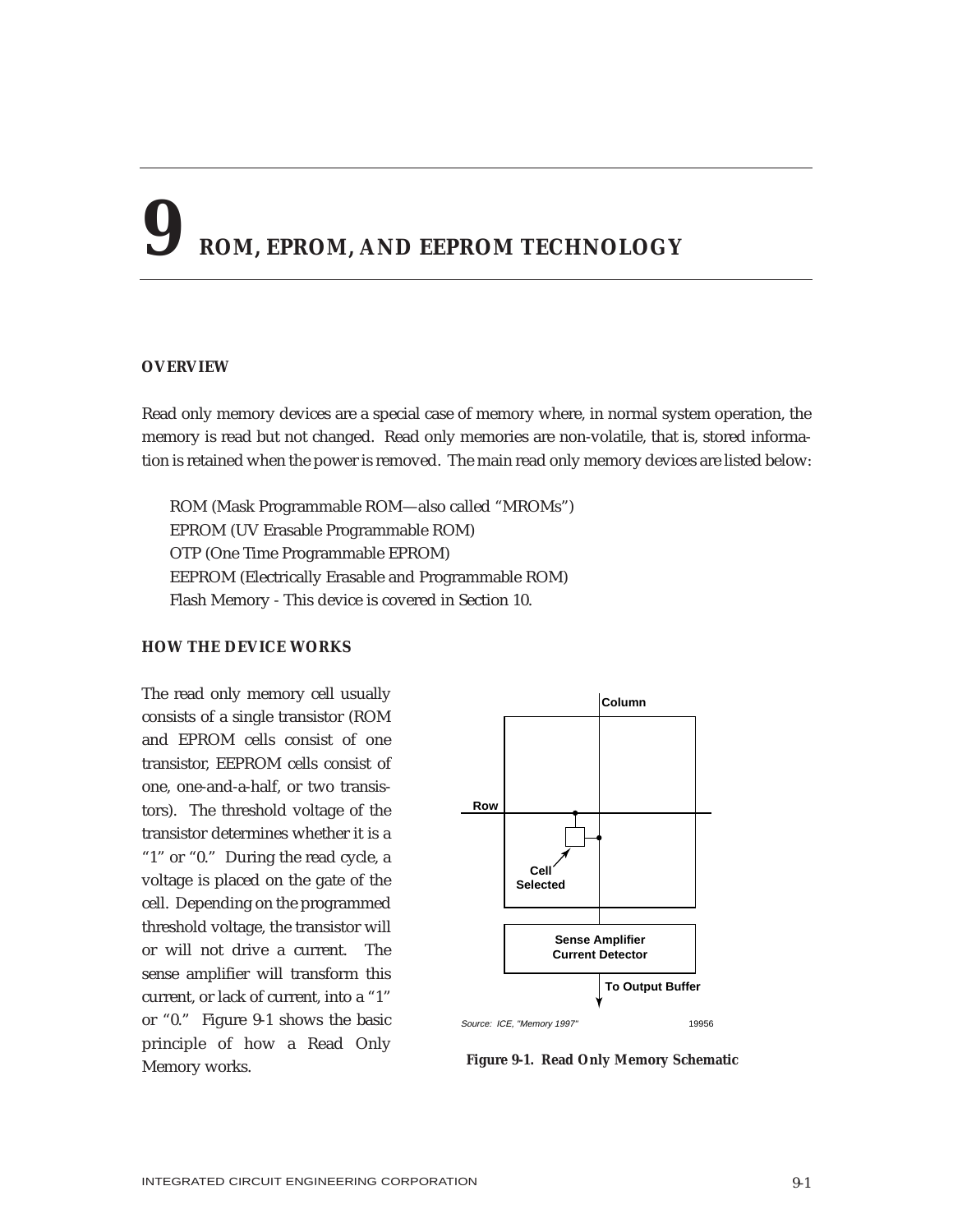# **MASK PROGRAMMABLE ROMs**

Mask programmable read-only memories (ROMs) are the least expensive type of solid state memory. They are primarily used for storing video game software and fixed data for electronic equipment, such as fonts for laser printers, dictionary data in word processors, and sound data in electronic musical instruments.

ROM programming is performed during IC fabrication. Several process methods can be used to program a ROM. These include

- Metal contact to connect a transistor to the bit line.
- Channel implant to create either an enhancement-mode transistor or a depletion-mode transistor.
- Thin or thick gate oxide, which creates either a standard transistor or a high threshold transistor, respectively.

The choice of these is a trade-off between process complexity, chip size, and manufacturing cycle time. A ROM programmed at the metal contact level will have the shortest manufacturing cycle time, as metallization is one of the last process steps. However, the size of the cell will be larger.

Figure 9-2 shows a ROM array programmed by channel implant. The transistor cell will have either a normal threshold (enhancement-mode device) or a very high threshold (higher than  $V_{CC}$ to assure the transistor will always be off). The cell array architecture is NOR. The different types of ROM architectures (NOR, NAND, etc.) are detailed in the flash memory section (Section 10) as they use the same principle.

Figure 9-3 shows an array of storage cells (NAND architecture). This array consists of single transistors noted as devices 1 through 8 and 11 through 18 that is programmed with either a normal threshold (enhancement-mode device) or a negative threshold (depletion-mode device).

# **ROM Cell Size and Die Size**

The cell size for the ROM is potentially the smallest of any type of memory device, as it is a single transistor. A typical 8Mbit ROM would have a cell size of about  $4.5 \mu m^2$  for a 0.7 $\mu$ m feature size process, and a chip area of about 76mm2. An announced 64Mbit ROM, manufactured with a 0.6 $\mu$ m feature size, has a 1.23 $\mu$ m<sup>2</sup> cell on a 200mm<sup>2</sup> die.

The ROM process is the simplest of all memory processes, usually requiring only one layer of polysilicon and one layer of metal. There are no special film deposition or etch requirements, so yields are the highest among all the equivalent-density memory chips.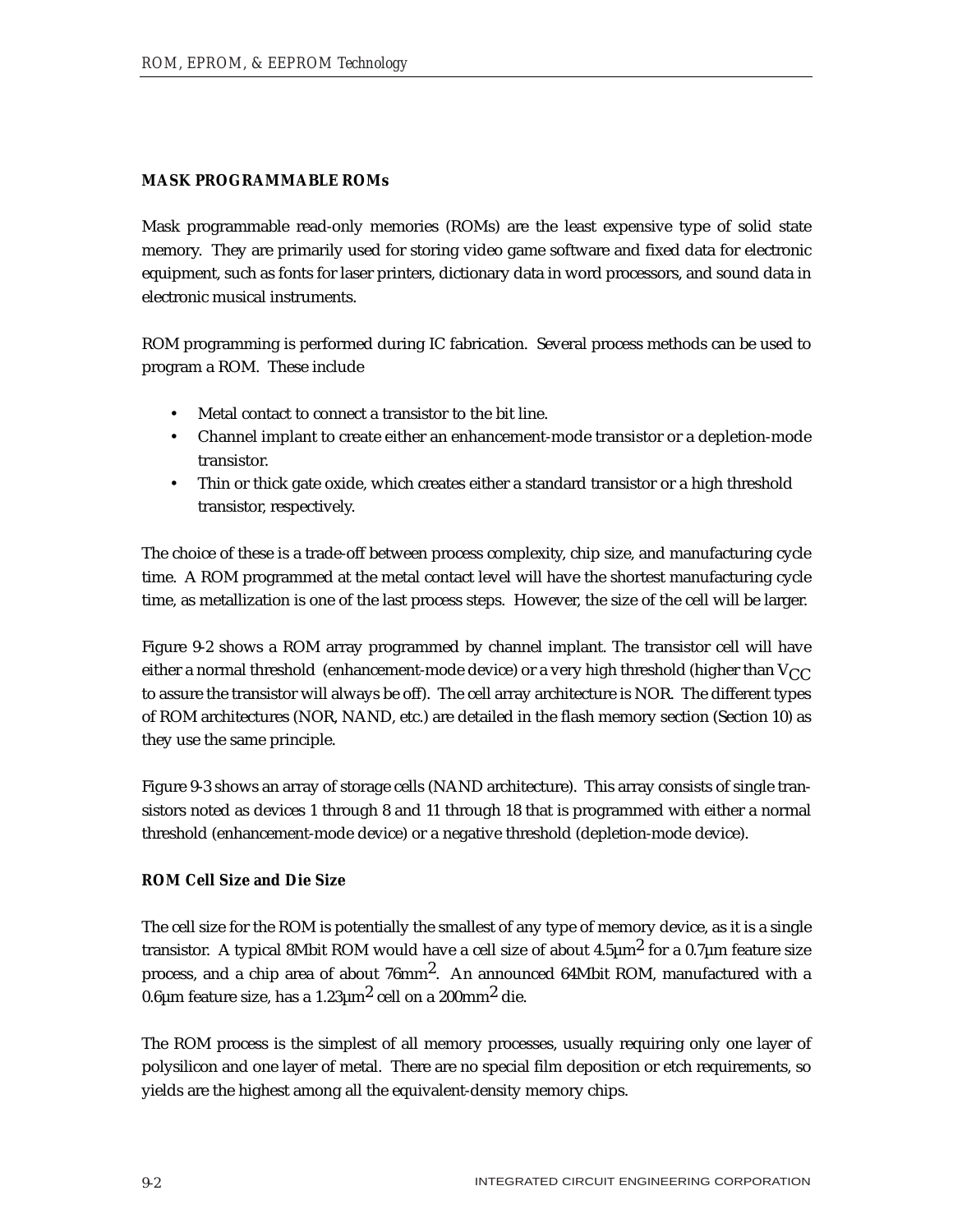

**Figure 9-2. ROM Programmed by Channel Implant**



**Figure 9-3. Memory Cell Schematic**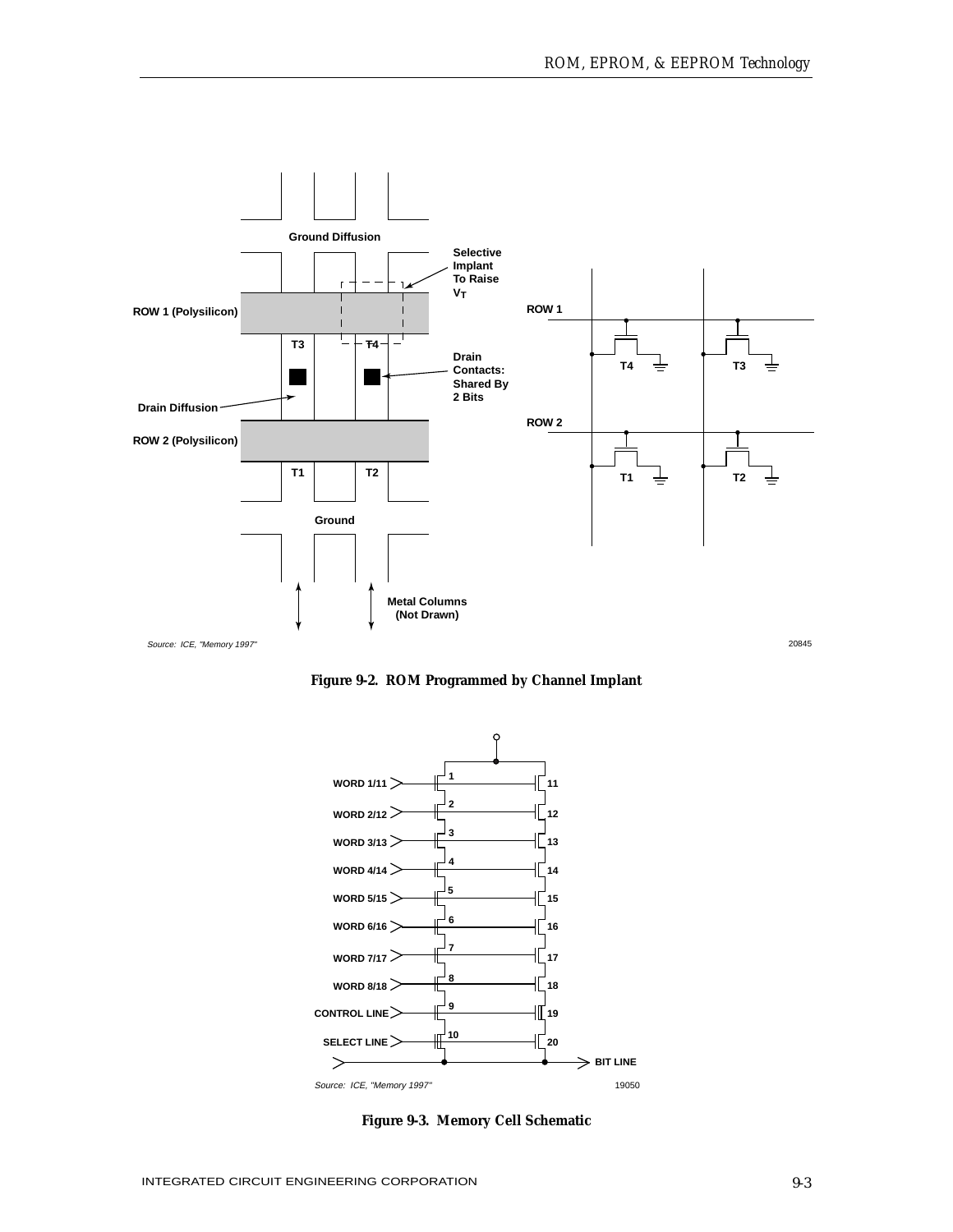# **Multimedia Card**

In 1996, Siemens announced the introduction of a new solid-state memory chip technology that enables the creation of a multimedia card that is sized 37mm x 45mm x 1.4mm, or roughly 40 percent the size of a credit card. It is offered with either 16Mbit or 64Mbit of ROM.

# **EPROM**

EPROM (UV Erasable Programmable Read Only Memory) is a special type of ROM that is programmed electrically and yet is erasable under UV light.

The EPROM device is programmed by forcing an electrical charge on a small piece of polysilicon material (called the floating gate) located in the memory cell. When this charge is present on this gate, the cell is "programmed," usually a logic "0," and when this charge is not present, it is a logic "1." Figure 9-4 shows the cell used in a typical EPROM. The floating gate is where the electrical charge is stored.



**Figure 9-4. Double-Poly Structure (EPROM/Flash Memory Cell)**

Prior to being programmed, an EPROM has to be erased. To erase the EPROM, it is exposed to an ultraviolet light for approximately 20 minutes through a quartz window in its ceramic package. After erasure, new information can be programmed to the EPROM. After writing the data to the EPROM, an opaque label has to be placed over the quartz window to prevent accidental erasure.

Programming is accomplished through a phenomenon called hot electron injection. High voltages are applied to the select gate and drain connections of the cell transistor. The select gate of the transistor is pulsed "on" causing a large drain current to flow. The large bias voltage on the gate connection attracts electrons that penetrate the thin gate oxide and are stored on the floating gate.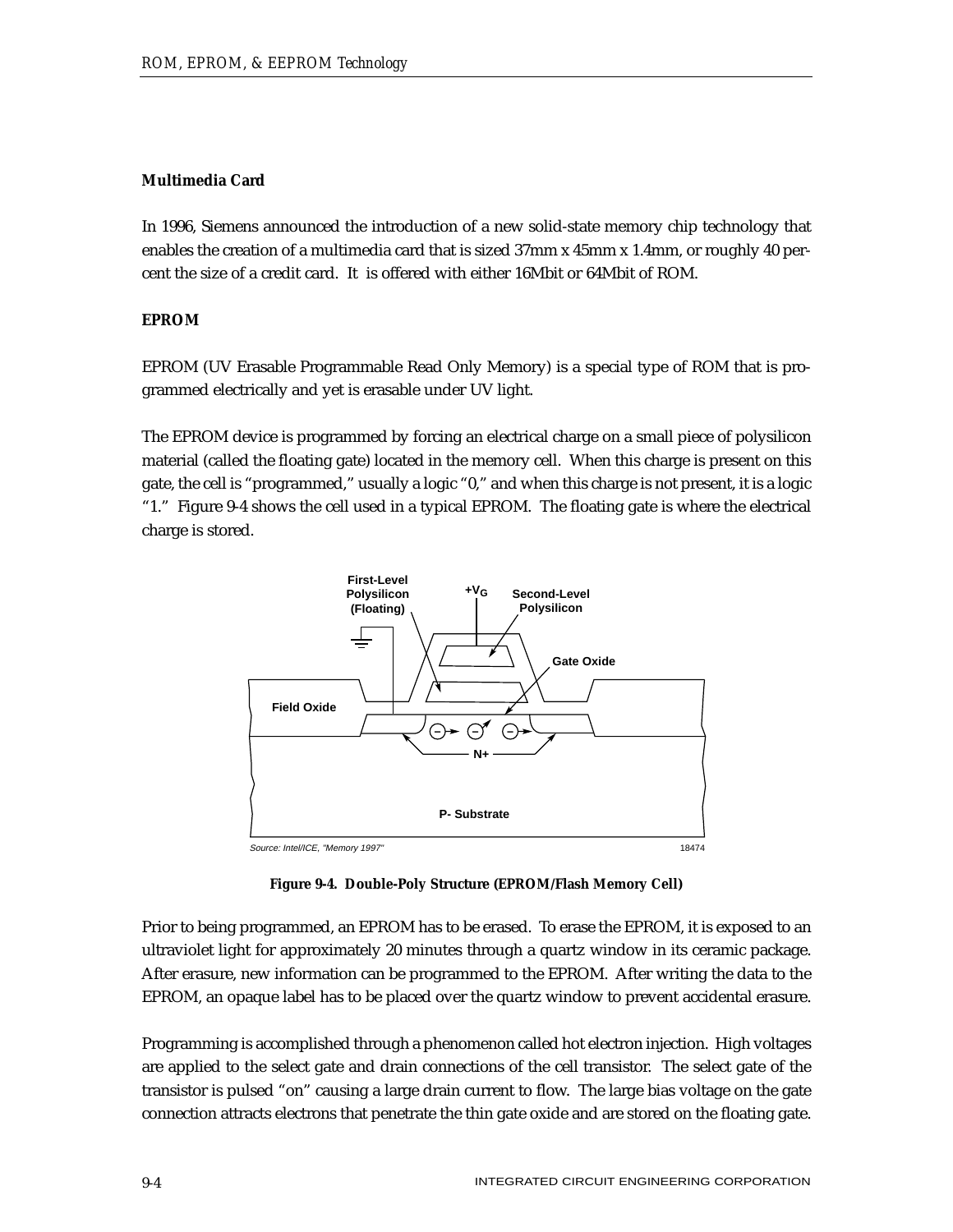#### **EPROM Floating Gate Transistor Characteristic Theory**

The following explanation of EPROM floating gate transistor characteristic theory also applies to EEPROM and flash devices. Figures 9-5 (a) and (b) show the cross section of a conventional MOS transistor and a floating gate transistor, respectively. The upper gate in Figure 9-5 (b) is the control gate and the lower gate, completely isolated within the gate oxide, is the floating gate.



**Figure 9-5. Cross Section of a Conventional MOS Transistor and a Floating-Gate MOS Transistor**

 $C_{\text{FG}}$  and  $C_{\text{FS}}$  are the capacitances between the floating gate and the control gate and substrate, respectively.  $V_G$  and  $V_F$  are the voltages of the control gate and the floating gate, respectively.  $-Q_F$  is the charge in the floating gate. (As electrons have a negative charge, a negative sign was added). In an equilibrium state, the sum of the charges equals zero.

$$
(V_{\rm G} - V_{\rm F}) C_{\rm FG} + (0 - V_{\rm F}) C_{\rm FS} - Q_{\rm F} = 0
$$

$$
V_{\rm F} \left( \frac{C_{\rm FG}}{C_{\rm FG} + C_{\rm FS}} \right) V_{\rm G} - \frac{Q_{\rm F}}{C_{\rm FG} + C_{\rm FS}}
$$

 $V_{TC}$  is the threshold voltage of the conventional transistor, and  $V_{TCG}$  is the threshold voltage of the floating gate transistor.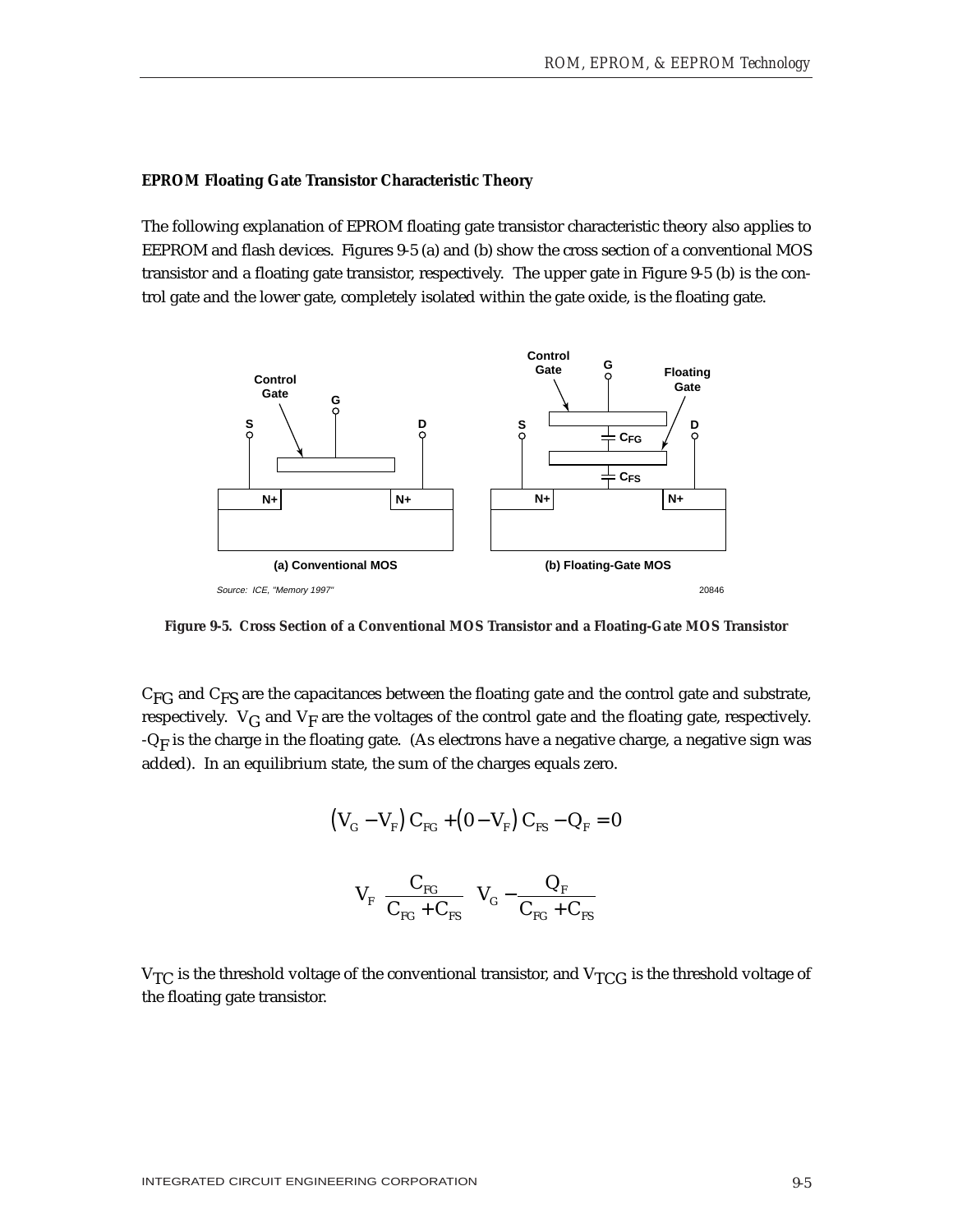$$
V_{TCG} = \left(\frac{C_{FC}}{C_{FG} + C_{FS}}\right) V_{TC} - \frac{Q_F}{C_{FG} + C_{FS}}
$$
  

$$
V_{TCG} = V_{TO} - \frac{Q_F}{C_G}
$$
  
Where 
$$
V_{TO} = \left(\frac{C_{FG}}{C_{FG} + C_{FS}}\right) V_{TC}
$$
 and 
$$
C_G = C_{FG} + C_{FS}
$$

The threshold voltage of the floating gate transistor ( $V_{TCG}$ ) will be  $V_{TO}$  (around 1V) plus a term depending on the charge trapped in the floating gate. If no electrons are in the floating gate, then  $V_{TCG}$  =  $V_{TO}$  (around 1V). If electrons have been trapped in the floating gate, then  $V_{TCG}$  =  $V_{TO}$  $-Q_F/C_G$  (around 8V for a 5V part). This voltage is process and design dependent. Figure 9-6 shows the threshold voltage shift of an EPROM cell before and after programming.



**Figure 9-6. Electrical Characteristics of an EPROM**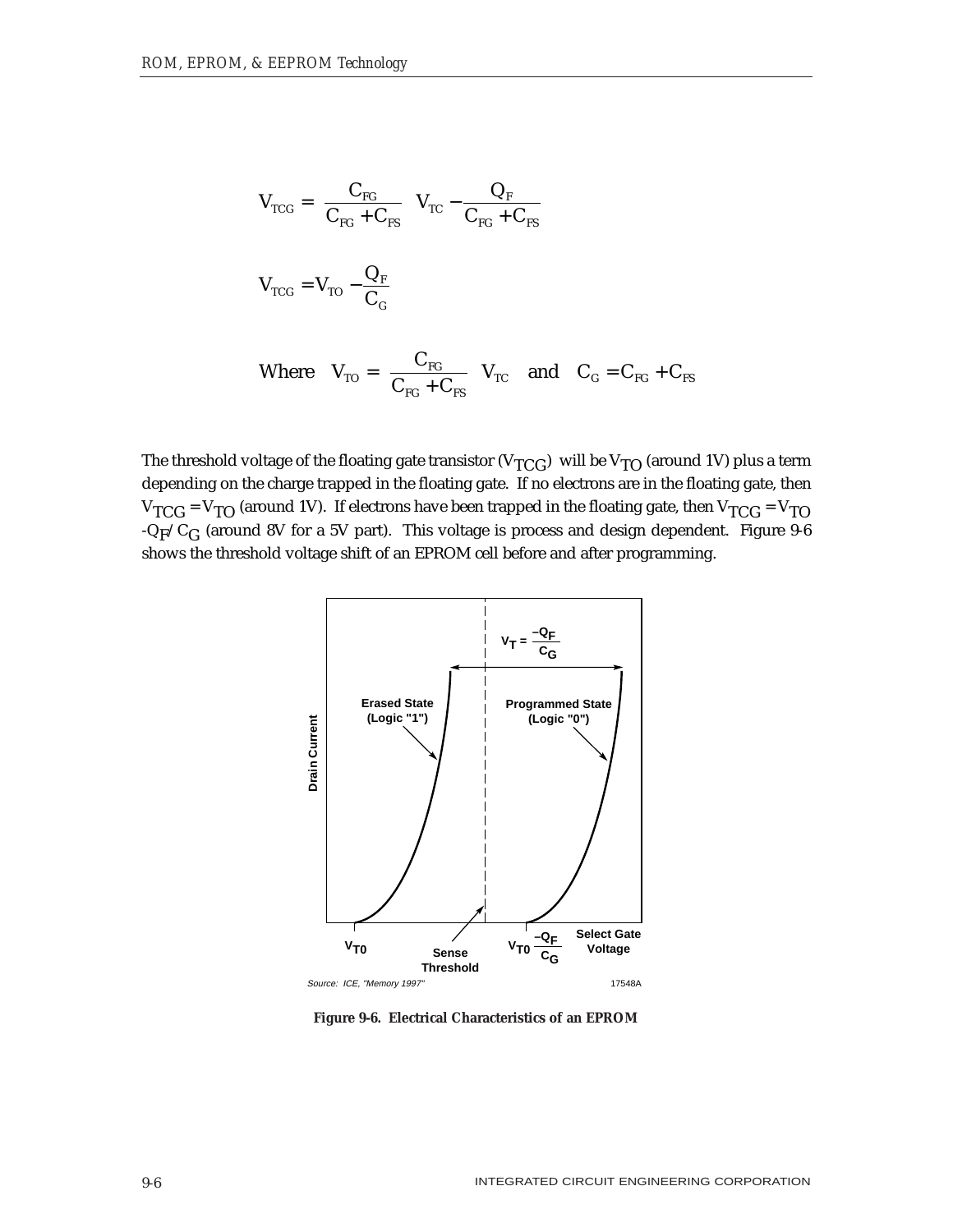The programming (write cycle) of an EPROM takes several hundred milliseconds. Usually a byte—eight bits—is addressed with each write cycle. The read time is comparable to that of fast ROMs and DRAMs (i.e., several tens of nanoseconds). In those applications where programs are stored in EPROMs, the CPU can run at normal speeds.

Field programmability is the EPROM's main advantage over the ROM. It allows the user to buy mass-produced devices and program each device for a specific need. This characteristic also makes the EPROM ideal for small-volume applications, as the devices are usually programmed in very small quantities. Also, the systems supplier can program any last minute upgrades to the program just before shipment. EPROM cells may be configured in the NAND structure shown previously, or, more commonly, in the NOR configuration shown in Figure 9-7.



**Figure 9-7. NOR EPROM Configuration**

EPROMs were created in the 1970s and have long been the cornerstone of the non-volatile memory market. But the development of flash memory devices (see Section 10) will lead to a loss of EPROM marketshare. EPROM uses a mature technology and design and is on the decline part of its lifecycle. For this reason there is not a lot of R&D expenditure made for EPROM devices. Figure 9-8 shows a cross section of a 1Mbit EPROM cell from two different manufacturers. The main difference between the processes is the polysilicon gate. One manufacturer uses a polycide to improve the speed.

## **EPROM Cell Size and Die Size**

The cell size of the EPROM is also relatively small. The EPROM requires one additional polysilicon layer, and will usually have slightly lower yields due to the requirement for nearly perfect (and thin) gate oxides.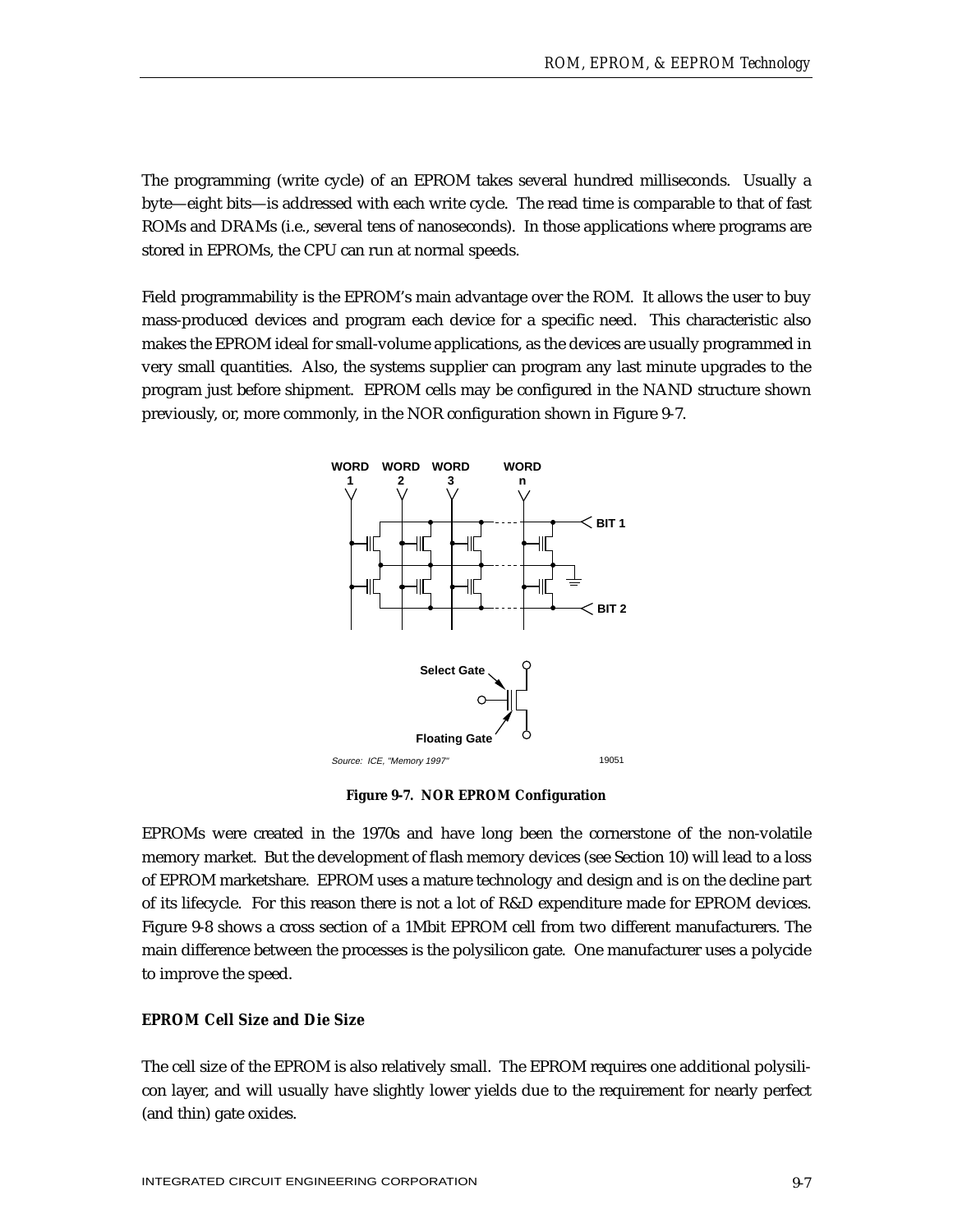

**Figure 9-8. Typical 1Mbit EPROM Cells**

These factors, plus the fact that an EPROM is encased in a ceramic package with a quartz window, make the EPROM average selling price three to five times the price of the mask ROM. Figure 9-9 shows the main feature sizes of 1Mbit EPROM analyzed by ICE's laboratory.

| <b>Manufacturer</b>                 | Density | Date Code | <b>Cell Size</b><br>$(\mu m^2)$ | Die Size<br>(mm <sup>2</sup> ) | Min. Gate<br>Length $(\mu m)$ |
|-------------------------------------|---------|-----------|---------------------------------|--------------------------------|-------------------------------|
| Atmel                               | 1Mbit   | 9428      | 4.40                            | 14.6                           | 0.6                           |
| <b>AMD</b>                          | 1Mbit   | 9634      | 5.52                            | 15.9                           | 0.7                           |
| <b>ST</b>                           | 1Mbit   | 9514      | 3.60                            | 11.5                           | 0.5                           |
| <b>ISSI</b>                         | 1Mbit   | 94/95     | 6.80                            | 18.0                           | 0.7                           |
| 22453<br>Source: ICE. "Memory 1997" |         |           |                                 |                                |                               |

**Figure 9-9. EPROM Feature Sizes**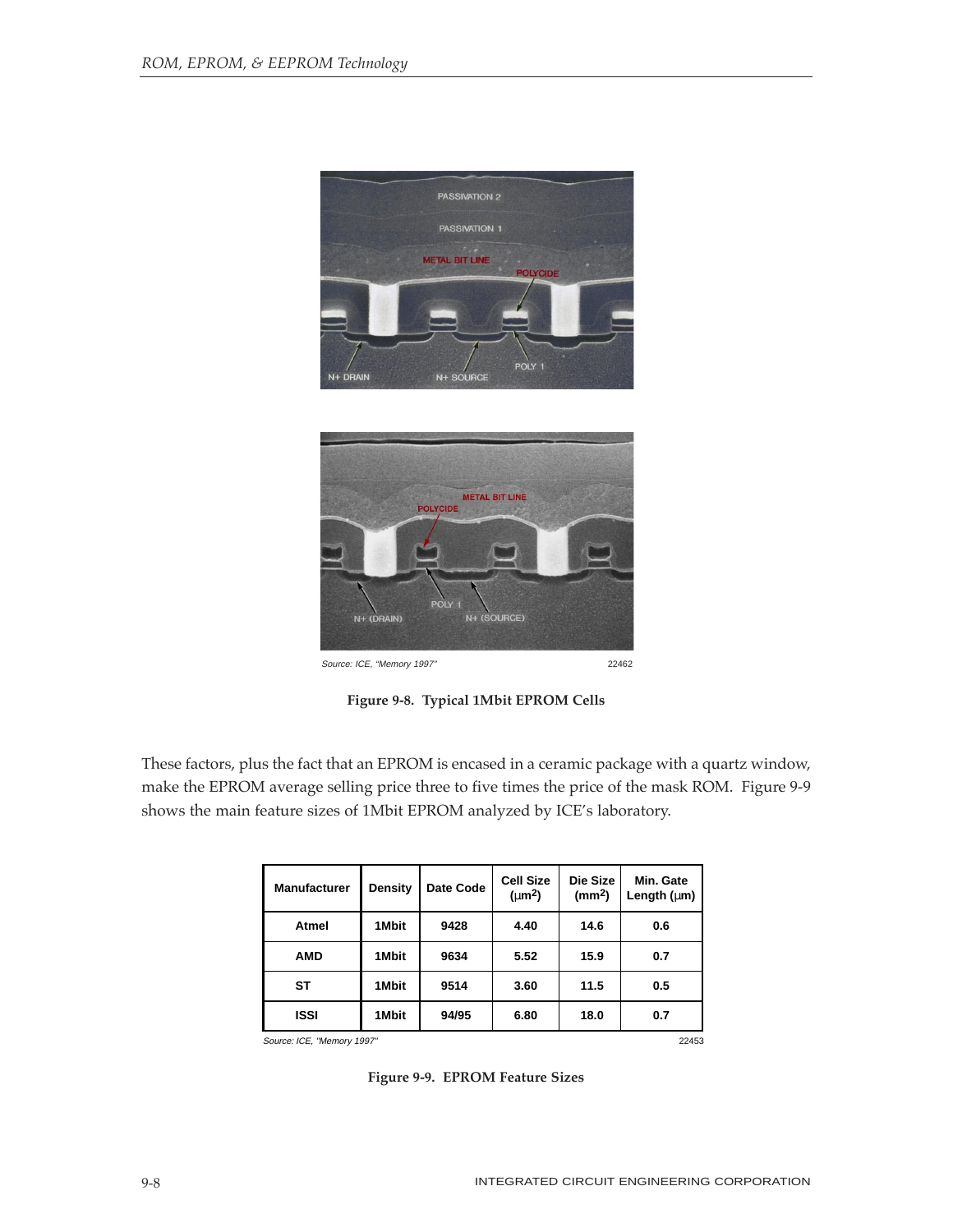# **OTP (One Time Programmable) EPROM**

In most applications, EPROMs are programmed one time and will never have to be erased. To reduce the cost for these applications, EPROMs may be manufactured in opaque plastic packages since the standard ceramic package of an EPROM is expensive. EPROMs that are programmed one time for a specific use and cannot be erased are referred to as One Time Programmable (OTP) devices.

# **EEPROM**

EEPROM (Electrically Erasable Programmable ROM) offer users excellent capabilities and performance. Only one external power supply is required since the high voltage for program/erase is internally generated. Write and erase operations are performed on a byte per byte basis.

The EEPROM uses the same principle as the UV-EPROM. Electrons trapped in a floating gate will modify the characteristics of the cell, and so a logic "0" or a logic "1" will be stored.

The EEPROM is the memory device that implements the fewest standards in cell design. The more common cell is composed of two transistors. The storage transistor has a floating gate (similar to the EPROM storage transistor) that will trap electrons. In addition, there is an access transistor, which is required for operations. Figure 9-10 shows the voltages applied on the memory cell to program/erase a cell. Note that an EPROM cell is erased when electrons are removed from the floating gate and that the EEPROM cell is erased when the electrons are trapped in the floating cell. To have products electrically compatible, the logic path of both types of product will give a "1" for erase state and a "0" for a programmed state. Figure 9-11 shows the electrical differences between EPROM and EEPROM cells.

# **Parallel EEPROM**

There are two distinct EEPROM families: serial and parallel access. The serial access represents 90 percent of the overall EEPROM market, and parallel EEPROMs about 10 percent. Parallel devices are available in higher densities (≥256Kbit), are generally faster, offer high endurance and reliability, and are found mostly in the military market. They are pin compatible with EPROMs and flash memory devices. Figure 9-12 shows feature sizes of three 1Mbit parallel EEPROM from different manufacturers, analyzed by ICE's laboratory. Figures 9-13 to 9-15 show photographs and schematics of the respective cells. It is interesting to see the wide differences in these cells.

# **Serial EEPROM**

Serial EEPROMs are less dense (typically from 256 bit to 256Kbit) and are slower than parallel devices. They are much cheaper and used in more "commodity" applications.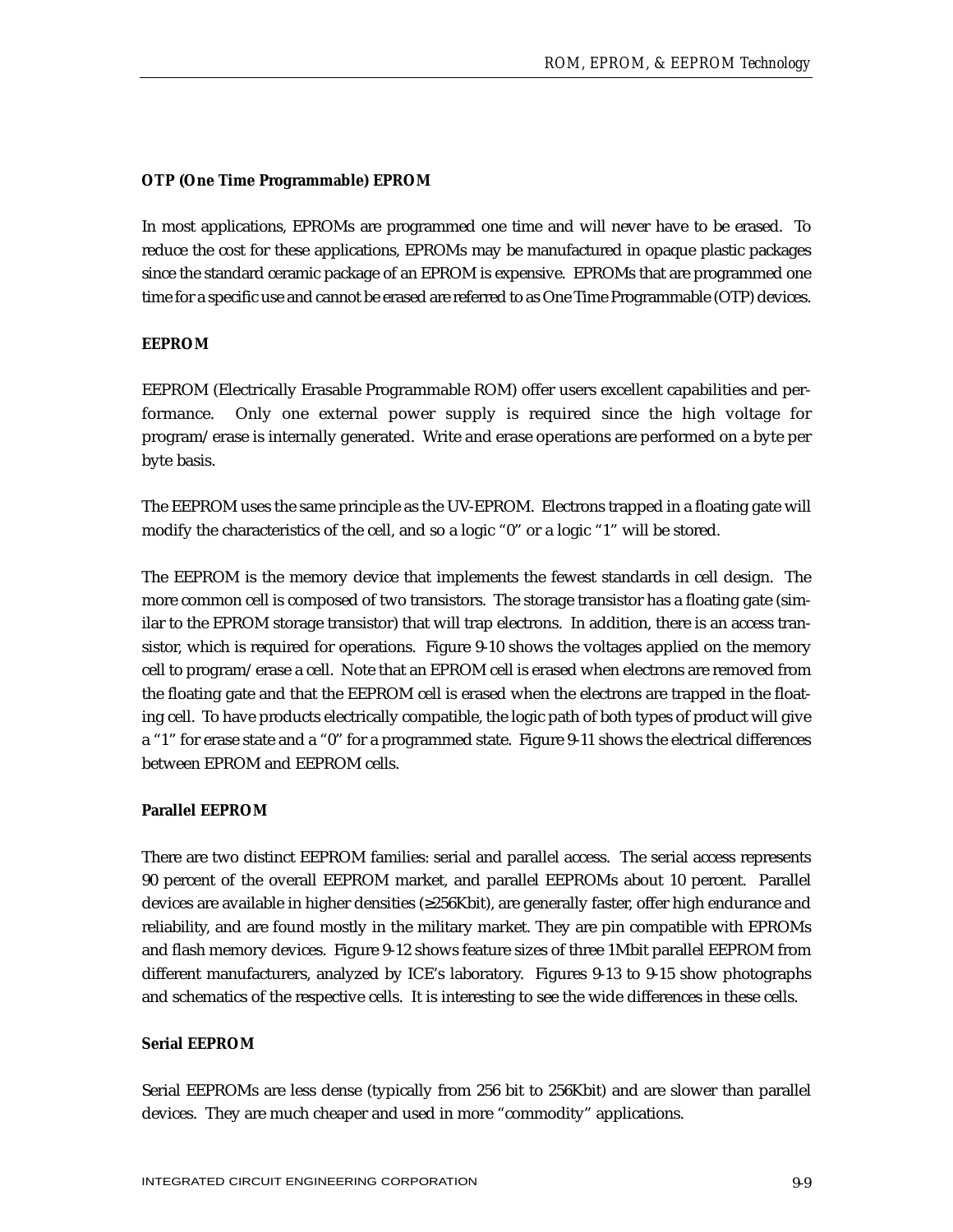





|                            | $c_{L}$ |                   |                 |                 |                  |          |
|----------------------------|---------|-------------------|-----------------|-----------------|------------------|----------|
|                            |         |                   | $s_G$           | $c_L$           | $c_{\mathsf{G}}$ | s        |
| $s_G$                      |         | Erase             | $V_{\text{PP}}$ | $\bf{0}$        | $V_{\text{PP}}$  | $\bf{0}$ |
|                            |         | Program           | $V_{\text{PP}}$ | V <sub>PP</sub> | 0                | 0        |
| $c_{\mathsf{G}}$           |         | Read              | $v_{\rm CC}$    | 1               | $v_{\rm CC}$     | $\bf{0}$ |
|                            |         | <b>Unselected</b> | 0               | X               | 0                | $\bf{0}$ |
| Source: ICE, "Memory 1997" | s       |                   |                 |                 |                  |          |



**EPROM programming: Hot electron**

- **High Vpp Current**
- **High ISUB**
- **Vpp must be an external supply**
- **No VBB generator**

# **EEPROM programming: Tunneling**

 **• VPP is generated by an internal pump.**

Source: ICE, "Memory 1997" 17556

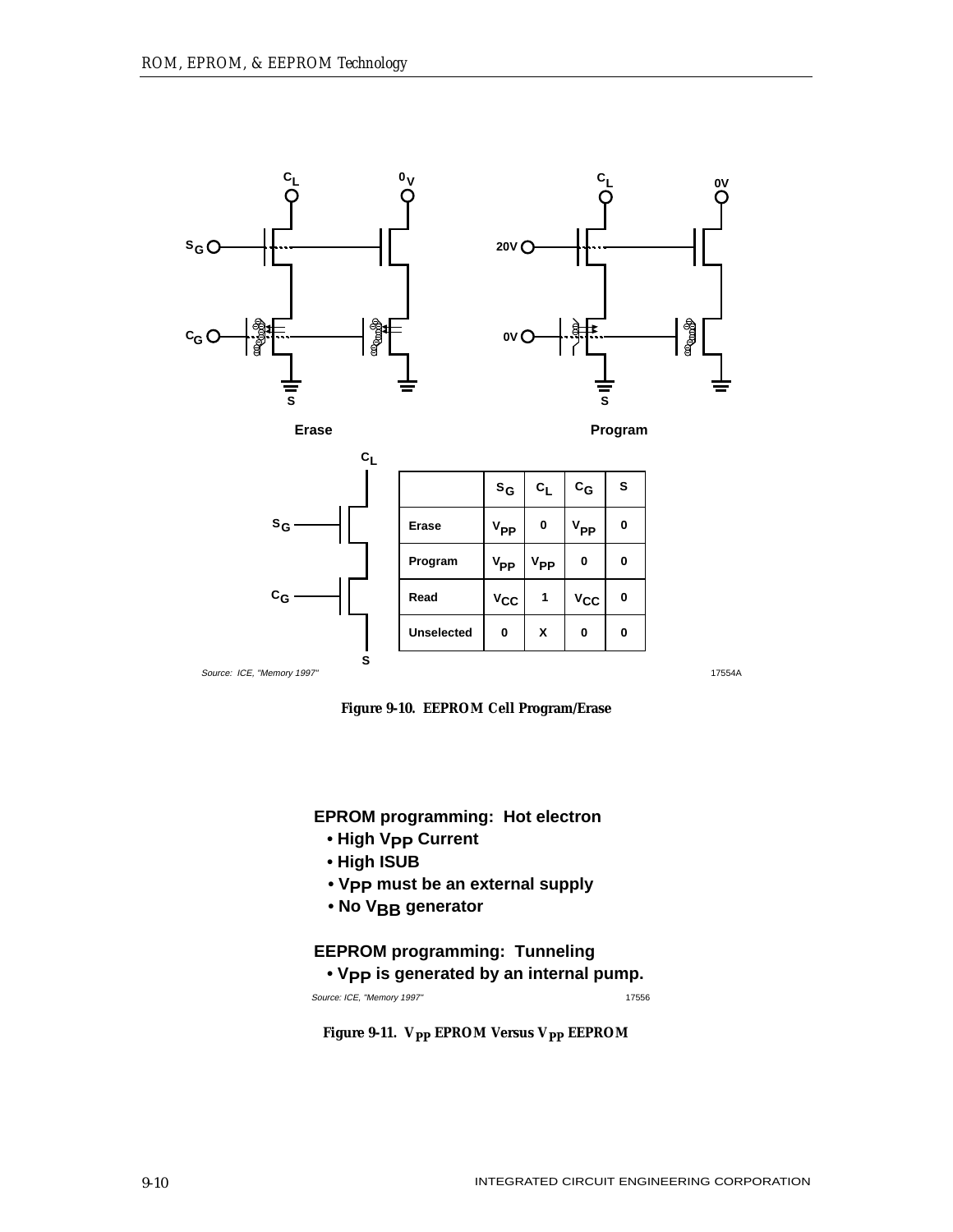| <b>Manufacturer</b>        | Density | Date Code | <b>Cell Size</b><br>$(\mu m^2)$ | Die Size<br>(mm <sup>2</sup> ) | <b>Min Gate</b><br>Length $(\mu m)$ |
|----------------------------|---------|-----------|---------------------------------|--------------------------------|-------------------------------------|
| Winbond                    | 1 Mbit  | 9432      | 7.8                             | 22.6                           | 0.9                                 |
| Xicor                      | 1 Mbit  | 9443      | 21.0                            | 51.0                           | 1.3                                 |
| Hitachi                    | 1 Mbit  | 94/95     | 22.5                            | 51.0                           | 0.6                                 |
| Source: ICE, "Memory 1997" |         |           |                                 |                                | 22463                               |

**Figure 9-12. 1Mbit Parallel EEPROM Feature Sizes**



**Figure 9-13. Winbond 1Mbit EEPROM Cell**

Serial access EEPROMs feature low pin count. Typically they are packaged in an 8-pin package. As illustrated in Figure 9-16, Xicor's 128Kbit serial EEPROM uses the 8 pins in the following manner:

- $V_{CC}$  and  $V_{SS}$  for supply voltage
- SCL (Serial Clock) to clock the data
- SDA (Serial Data) is a bi-directional pin used to transfer data into and out of the device
- S0, S1, S2 are select inputs used to set the first three bits of the 8-bit slave address
- WP (Write Protection) controls Write Protection features.

Serial EEPROMs use data transfer interface protocols for embedded control applications. These protocols include the Microwave bus, the  $I<sup>2</sup>C$  bus, the XI<sup>2</sup>C (Extended I<sup>2</sup>C) or the SPI (Serial Peripheral Interface) bus interfaces.

There continues to be an ongoing effort to reduce the size of serial EEPROMs. Microchip Technology, for example, introduced a 128bit serial EEPROM in a five-lead SOT-23 package.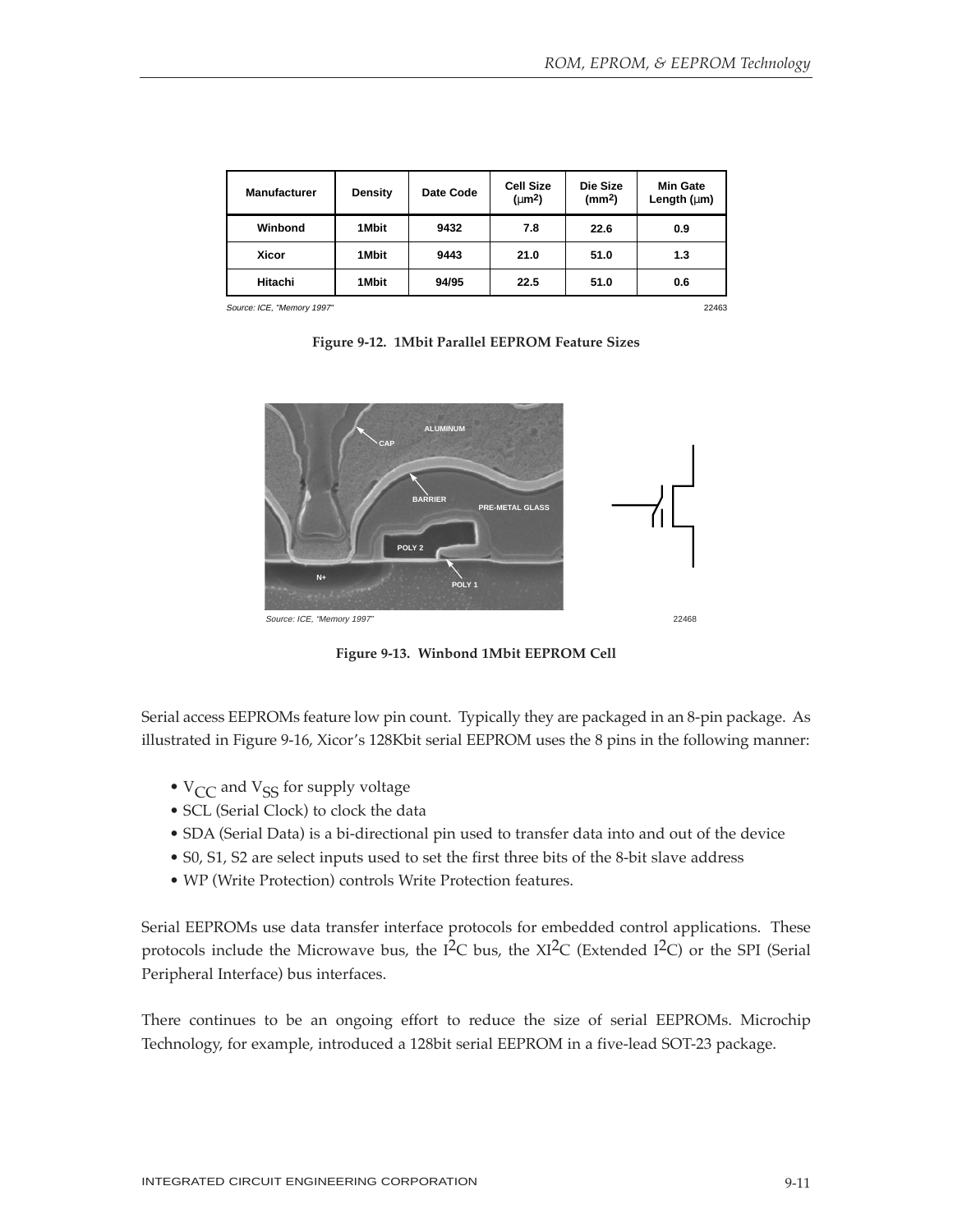

**Figure 9-14. Xicor 1Mbit EEPROM Cell**



**Figure 9-15. Hitachi 1Mbit EEPROM Cell**

Figure 9-17 shows feature sizes of three serial EEPROMs from different manufacturers that were analyzed by ICE's laboratory. Note that larger cell sizes accompany low-density EEPROM devices. When building an EEPROM chip that contains sense amplifiers, controllers, and other peripheral circuitry, cell size is not as great a factor at low (1Kbit, 2Kbit) densities. At larger densities, the size of the cell array is more critical. It becomes a larger portion of the chip. Therefore, greater consideration must be given to the size of the cell.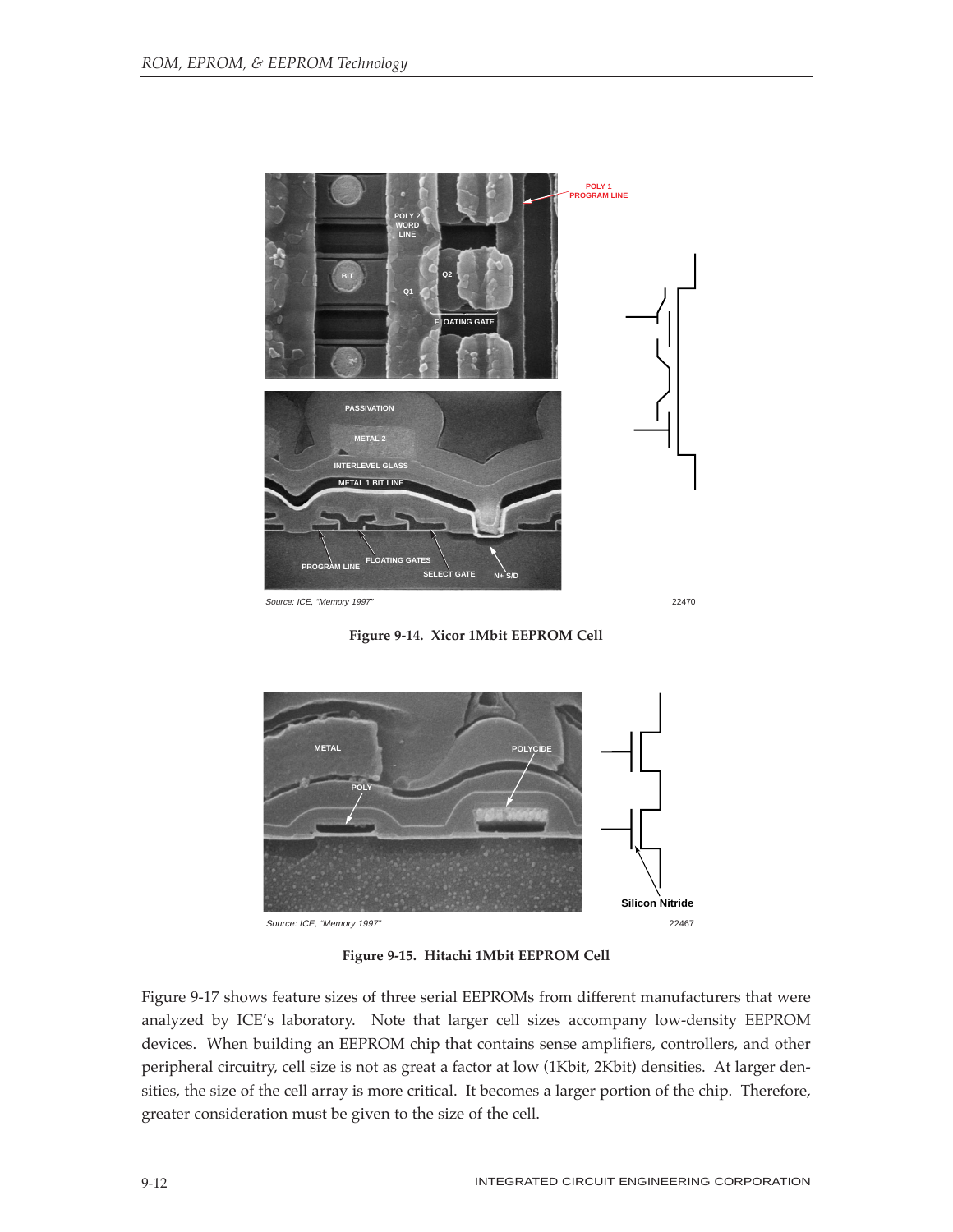

**Figure 9-16. Xicor 128Kbit Serial EEPROM Functional Diagram**

| <b>Manufacturer</b>        | <b>Density</b> | Date Code | <b>Cell Size</b><br>$(\mu m^2)$ | Die Size<br>(mm <sup>2</sup> ) | <b>Min Gate</b><br>Length $(\mu m)$ |
|----------------------------|----------------|-----------|---------------------------------|--------------------------------|-------------------------------------|
| <b>Microchip</b>           | 16K            | 9540      | 60.5                            | 6.0                            | 2.0                                 |
| <b>Xicor</b>               | 2K             | 9432      | 100.0                           | 4.0                            | 2.0                                 |
| ST                         | <b>1K</b>      | 9618      | 286.0                           | 2.6                            | 1.2                                 |
| Source: ICE, "Memory 1997" |                |           |                                 |                                | 22464                               |

| Figure 9-17. EEPROM Serial Configuration Feature Sizes |  |  |
|--------------------------------------------------------|--|--|
|                                                        |  |  |

This size impact is illustrated in Figure 9-18 using a 1Kbit serial EEPROM example from SGS-Thomson. The cell array represents only 11 percent of the total surface of the chip.

Figures 9-19 and 9-20 show additional EEPROM cells. As noted, there is no design standard for this type of cell. In laying out the EEPROM cell, the designer must take into consideration the elements of size, performance, and process complexity.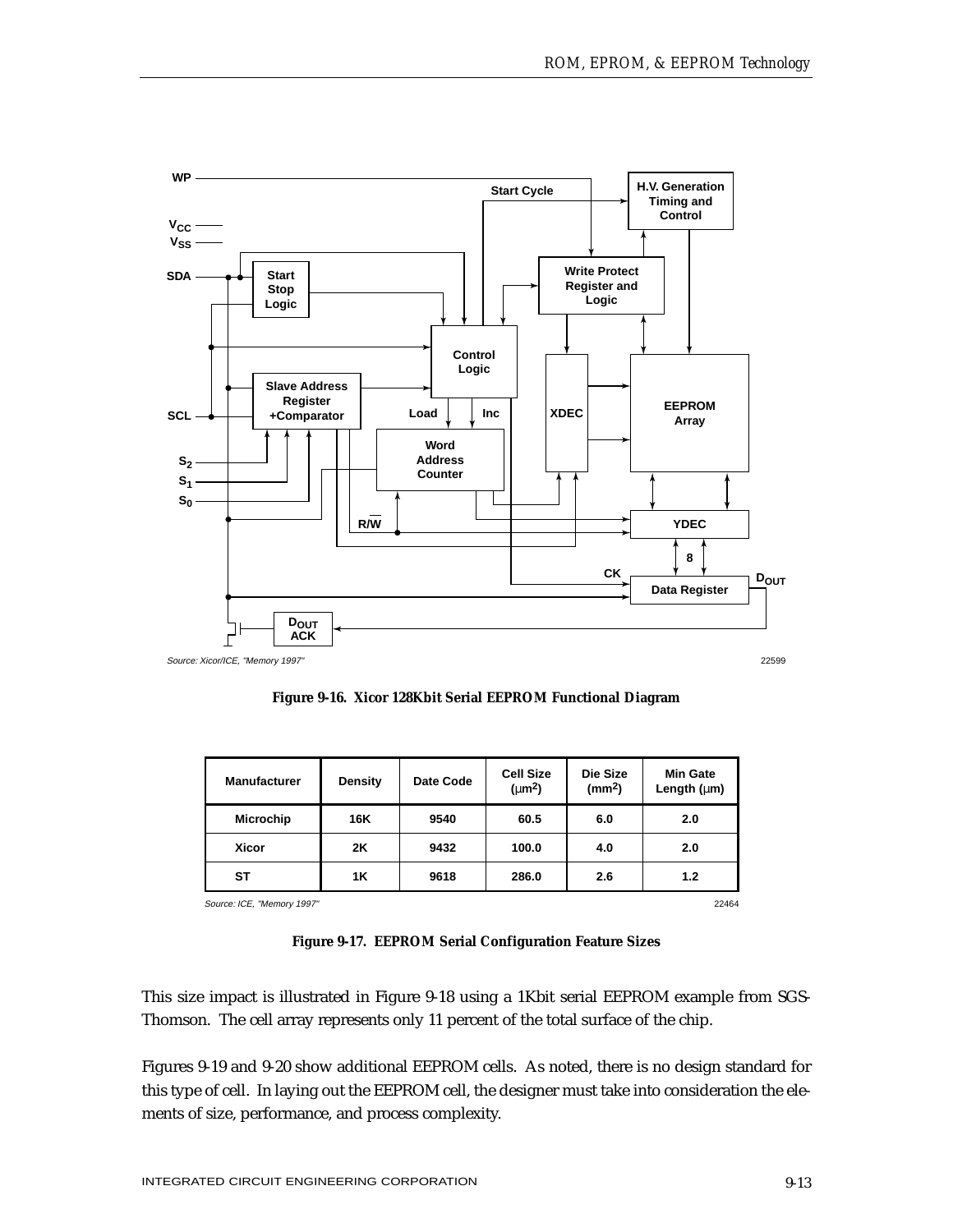

Source: ICE, "Memory 1997" 22465





**Figure 9-19. Microchip 16Kbit Serial EEPROM Cell**